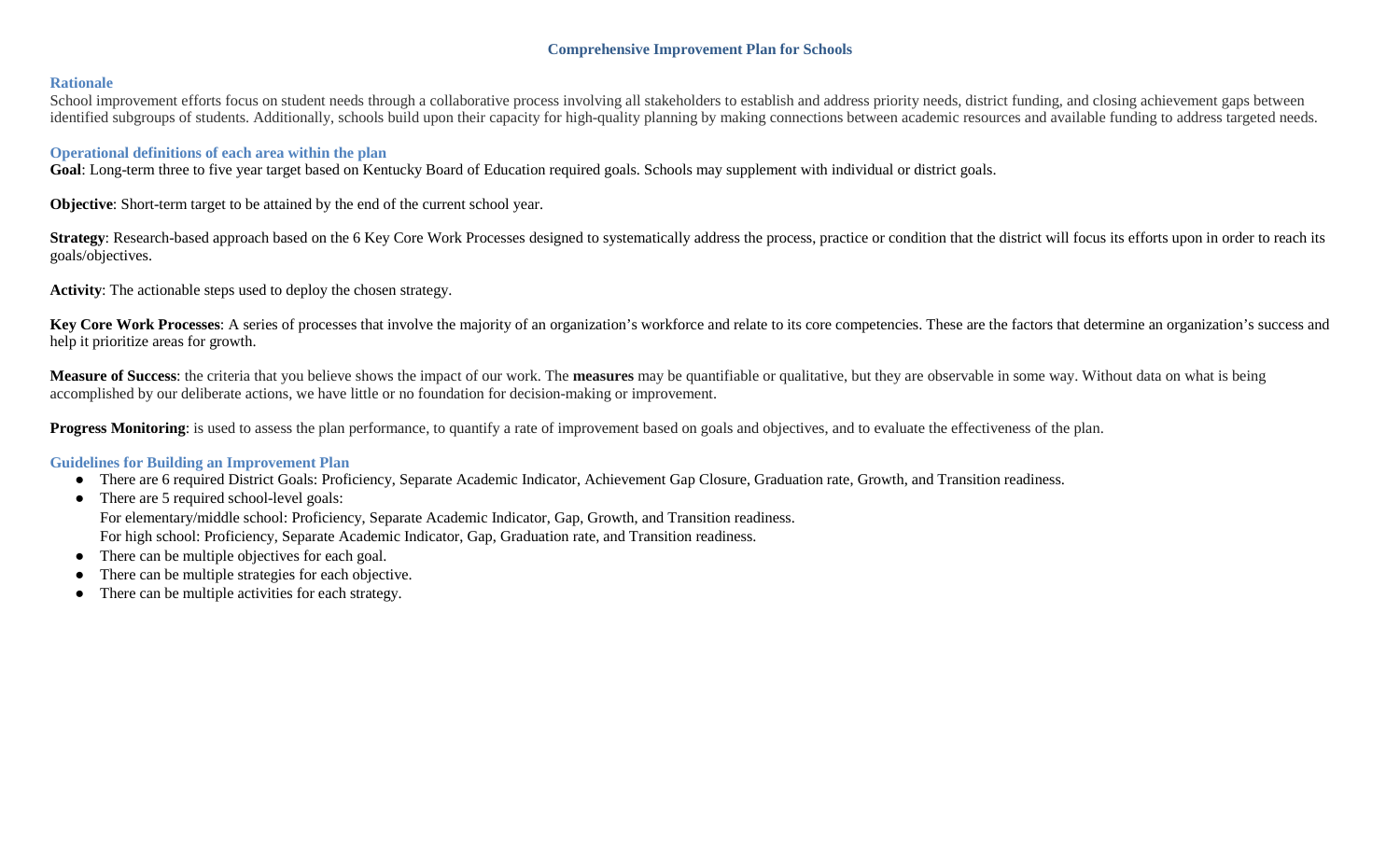# **1: Proficiency Goal**

#### Goal 1 (*State your proficiency goal):*

**Increase the percentage of students scoring proficient and distinguished in both math and reading from 62.5 to 71.5 by 2021.**

| Which Strategy will the district use to address this goal? (The | Which <b>Activities</b> will the district deploy based on the strategy or strategies | In the following chart, identify the timeline for the activity or |
|-----------------------------------------------------------------|--------------------------------------------------------------------------------------|-------------------------------------------------------------------|
| Strategy can be based upon the six Key Core Work Processes      | chosen? (The links to the Key Core Work Processes activity bank below                | activities, the person(s) responsible for ensuring the fidelity   |
| listed below or another research-based approach. Provide        | may be a helpful resource. Provide a brief explanation or justification for          | of the activity or activities, and necessary funding to execute   |
| justification and/or attach evidence for why the strategy was   | the activity.                                                                        | the activity or activities.                                       |
| chosen.)                                                        | <b>KCWP1: Design and Deploy Standards Classroom Activities</b>                       |                                                                   |
| • KCWP 1: Design and Deploy Standards                           | KCWP2: Design and Deliver Instruction Classroom Activities                           |                                                                   |
| • KCWP 2: Design and Deliver Instruction                        | KCWP3: Design and Deliver Assessment Literacy                                        |                                                                   |
| • KCWP 3: Design and Deliver Assessment Literacy                | <b>Classroom Activities</b>                                                          |                                                                   |
| <b>KCWP 4: Review, Analyze and Apply Data</b>                   | <b>KCWP4: Review, Analyze and Apply Data Classroom Activities</b>                    |                                                                   |
| <b>KCWP 5: Design, Align and Deliver Support</b>                | <b>KCWP5: Design, Align and Deliver Support Classroom Activities</b>                 |                                                                   |
| • KCWP 6: Establishing Learning Culture and Environment         | KCWP6: Establishing Learning Culture and Environment                                 |                                                                   |
|                                                                 | <b>Classroom Activities</b>                                                          |                                                                   |

| <b>Objective</b>                | <b>Strategy</b>                   | <b>Activities to Deploy Strategy</b>      | <b>Measure of Success</b>   | <b>Progress Monitoring Date &amp; Notes</b> | Funding |
|---------------------------------|-----------------------------------|-------------------------------------------|-----------------------------|---------------------------------------------|---------|
| Objective 1: Increase the       | Continue to refine our Tier II    | Continue to enact and refine a protocol   | Continual movement of       |                                             |         |
| percentage of students scoring  | intervention system (WIN) in      | and monitoring/documentation tool for     | students out of Tier II     |                                             |         |
| proficient and distinguished in | order to ensure that our groups   | tiered math interventions.                | interventions as measured   |                                             |         |
| math from 61.3 to 66.3 by 2019. | are flexible and targeted to      |                                           | by ongoing collection of    |                                             |         |
|                                 | specific students' math needs.    |                                           | common formative            |                                             |         |
|                                 |                                   |                                           | assessment data.            |                                             |         |
|                                 |                                   | Coaches will use "data wise" questions    | Continuous refinement of    |                                             |         |
|                                 |                                   | (what does the data tell us? What does    | math intervention.          |                                             |         |
|                                 |                                   | the data not tell us? What are causes for |                             |                                             |         |
|                                 |                                   | celebration? What are causes for          |                             |                                             |         |
|                                 |                                   | concern? What are next steps?) in         |                             |                                             |         |
|                                 |                                   | regular PLCs.                             |                             |                                             |         |
|                                 |                                   |                                           |                             |                                             |         |
|                                 | Continue to offer advanced math   | Develop a protocol and                    | Continuous student mastery  |                                             |         |
|                                 | standards for grades 3-5 in order | monitoring/documentation tool for         | of advanced math            |                                             |         |
|                                 | to ensure that our distinguished  | advanced math implementation.             | standards.                  |                                             |         |
|                                 | students are being challenged.    | Coaches to use "data wise" questions      | Continuous refinement of    |                                             |         |
|                                 |                                   | (what does the data tell us? What does    | advanced math               |                                             |         |
|                                 |                                   | the data not tell us? What are causes for | implementation.             |                                             |         |
|                                 |                                   | celebration? What are causes for          |                             |                                             |         |
|                                 |                                   | concern? What are next steps?) in         |                             |                                             |         |
|                                 |                                   | regular PLCs.                             |                             |                                             |         |
| Objective 2: Increase the       | Continue to refine our Tier II    | Provide support through on-going          | Implementation of reading   |                                             |         |
| percentage of students scoring  | intervention system (RTI) in      | professional development in the area of   | evidence based practices in |                                             |         |
| proficient and distinguished in | order to ensure that our groups   |                                           | observations.               |                                             |         |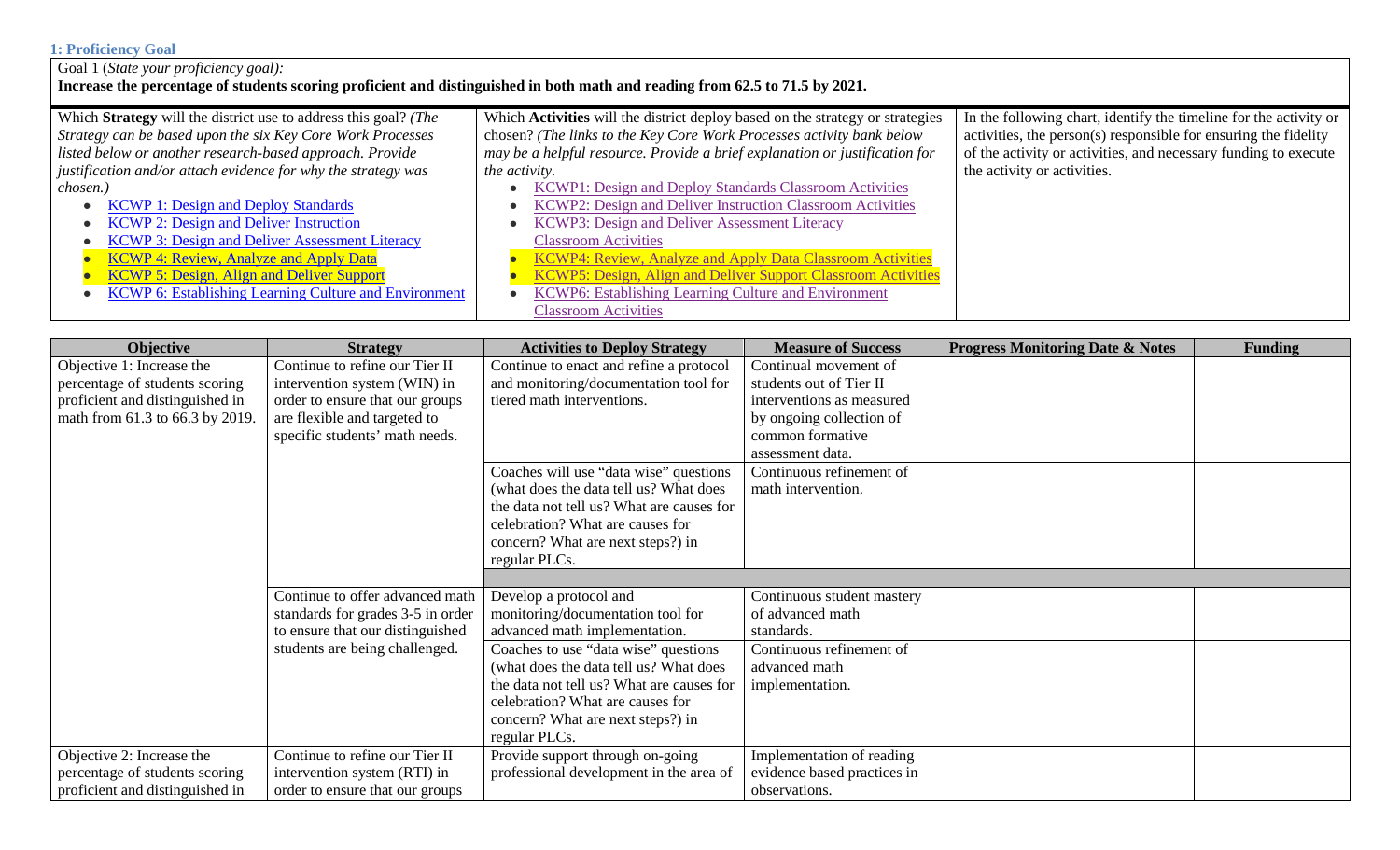| <b>Objective</b>             | <b>Strategy</b>                    | <b>Activities to Deploy Strategy</b>      | <b>Measure of Success</b> | <b>Progress Monitoring Date &amp; Notes</b> | <b>Funding</b> |
|------------------------------|------------------------------------|-------------------------------------------|---------------------------|---------------------------------------------|----------------|
| reading from 63.6 to 68.6 by | are flexible and targeted to       | reading evidence based practices that     |                           |                                             |                |
| 2019.                        | specific students' literary needs. | align with our vision for students.       |                           |                                             |                |
|                              |                                    | Identify essential standards and create a | Creation of the essential |                                             |                |
|                              |                                    | unit plan to address those standards in   | standards unit plan.      |                                             |                |
|                              |                                    | intervention.                             |                           |                                             |                |
|                              |                                    | Coaches will use "data wise" questions    | Continuous refinement of  |                                             |                |
|                              |                                    | (what does the data tell us? What does    | ELA intervention.         |                                             |                |
|                              |                                    | the data not tell us? What are causes for |                           |                                             |                |
|                              |                                    | celebration? What are causes for          |                           |                                             |                |
|                              |                                    | concern? What are next steps?) in         |                           |                                             |                |
|                              |                                    | regular PLCs.                             |                           |                                             |                |
|                              |                                    | Develop a protocol and                    | Continual movement of     |                                             |                |
|                              |                                    | monitoring/documentation tool for         | students out of Tier II   |                                             |                |
|                              |                                    | tiered reading interventions.             | interventions as measured |                                             |                |
|                              |                                    |                                           | by ongoing collection of  |                                             |                |
|                              |                                    |                                           | common formative          |                                             |                |
|                              |                                    |                                           | assessment data.          |                                             |                |
|                              | Implement the ELA curriculum       | PLCs will continue to unpack the ELA      | Documentation of activity |                                             |                |
|                              | frameworks (with standard          | units (with standard re-alignment) and    | creation and assessment   |                                             |                |
|                              | realignment) for grades K-5 in     | refine assessment matrices for each unit  | matrices.                 |                                             |                |
|                              | order to ensure a guaranteed and   | of study.                                 |                           |                                             |                |
|                              | viable curriculum is translated    |                                           |                           |                                             |                |
|                              | into instructional steps.          |                                           |                           |                                             |                |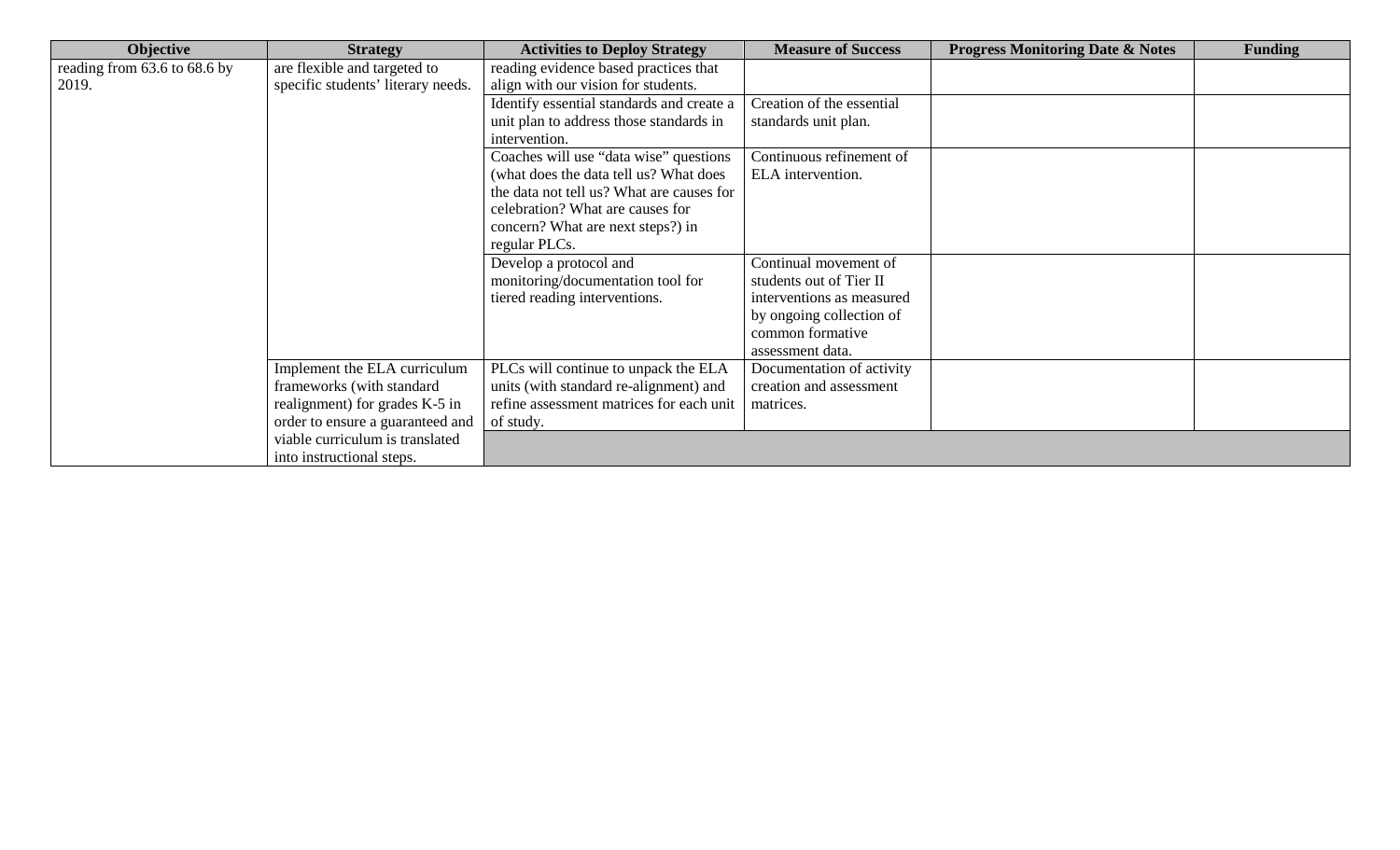# **2: Separate Academic Indicator**

Goal 2 (*State your separate academic indicator goal):* 

#### **Increase the separate academic indicator score from 73.8 to 82.8 by 2021.**

| Which Strategy will the district use to address this goal? (The | Which <b>Activities</b> will the district deploy based on the strategy or strategies | In the following chart, identify the timeline for the activity or |
|-----------------------------------------------------------------|--------------------------------------------------------------------------------------|-------------------------------------------------------------------|
| Strategy can be based upon the six Key Core Work Processes      | chosen? (The links to the Key Core Work Processes activity bank below                | activities, the person(s) responsible for ensuring the fidelity   |
| listed below or another research-based approach. Provide        | may be a helpful resource. Provide a brief explanation or justification for          | of the activity or activities, and necessary funding to execute   |
| justification and/or attach evidence for why the strategy was   | the activity.                                                                        | the activity or activities.                                       |
| chosen.)                                                        | <b>KCWP1: Design and Deploy Standards Classroom Activities</b>                       |                                                                   |
| <b>KCWP 1: Design and Deploy Standards</b>                      | <b>KCWP2: Design and Deliver Instruction Classroom Activities</b>                    |                                                                   |
| <b>KCWP 2: Design and Deliver Instruction</b>                   | <b>KCWP3: Design and Deliver Assessment Literacy</b>                                 |                                                                   |
| <b>KCWP 3: Design and Deliver Assessment Literacy</b>           | <b>Classroom Activities</b>                                                          |                                                                   |
| <b>KCWP 4: Review, Analyze and Apply Data</b>                   | <b>KCWP4: Review, Analyze and Apply Data Classroom Activities</b>                    |                                                                   |
| • KCWP 5: Design, Align and Deliver Support                     | KCWP5: Design, Align and Deliver Support Classroom Activities                        |                                                                   |
| • KCWP 6: Establishing Learning Culture and Environment         | KCWP6: Establishing Learning Culture and Environment                                 |                                                                   |
|                                                                 | <b>Classroom Activities</b>                                                          |                                                                   |

| Objective                        | <b>Strategy</b>                     | <b>Activities to Deploy Strategy</b>     | <b>Measure of Success</b> | <b>Progress Monitoring Date &amp; Notes</b> | <b>Funding</b> |
|----------------------------------|-------------------------------------|------------------------------------------|---------------------------|---------------------------------------------|----------------|
| Objective 1: Increase the        | Continue to use evidence based      | Teams will continue to plan for          | Documentation of          |                                             |                |
| separate academic indicator in   | instructional strategies (i.e. text | instruction regularly, reflecting on the | evidence based practices  |                                             |                |
| social studies from 77.6 to 82.6 | immersion, research, discourse)     | activity's success based on data         | embedded into regular     |                                             |                |
| by 2019.                         | in order to ensure that our         | collected.                               | lesson plans.             |                                             |                |
|                                  | students are making meaning of      |                                          |                           |                                             |                |
|                                  | social studies content.             |                                          |                           |                                             |                |
|                                  | Implement the social studies        | PLCs will continue to unpack social      | Documentation of          |                                             |                |
|                                  | curriculum frameworks for           | studies standards and create assessment  | activity creation and     |                                             |                |
|                                  | grades K-5 in order to ensure a     | tools for each unit of study.            | matching assessments.     |                                             |                |
|                                  | guaranteed and viable               |                                          |                           |                                             |                |
|                                  | curriculum is translated into       |                                          |                           |                                             |                |
|                                  | instructional steps.                |                                          |                           |                                             |                |
| Objective 2: Increase the        | Continue to use evidence based      | PLCs will continue to unpack the new     | Documentation of          |                                             |                |
| separate academic indicator in   | instructional strategies (such as   | ELA units (with standard realignment)    | activity creation and     |                                             |                |
| on demand writing from 65.1 to   | modeling, opportunity to write,     | and create pre/post cold writes and      | assessment matrices.      |                                             |                |
| 70.1 by 2019.                    | discourse and scaffolding) in       | student goal setting for each unit of    |                           |                                             |                |
|                                  | order to ensure that our students   | study.                                   |                           |                                             |                |
|                                  | are progressing as writers.         |                                          |                           |                                             |                |
|                                  | Implement the ELA (writing)         | PLCs will continue to unpack the new     | Documentation of          |                                             |                |
|                                  | curriculum frameworks for           | ELA units (with standard realignment)    | activity creation and     |                                             |                |
|                                  | grades K-5 in order to ensure a     | and create pre/post cold writes and      | assessment matrices.      |                                             |                |
|                                  | guaranteed and viable               | student goal setting for each unit of    |                           |                                             |                |
|                                  | curriculum is translated into       | study.                                   |                           |                                             |                |
|                                  | instructional steps.                |                                          |                           |                                             |                |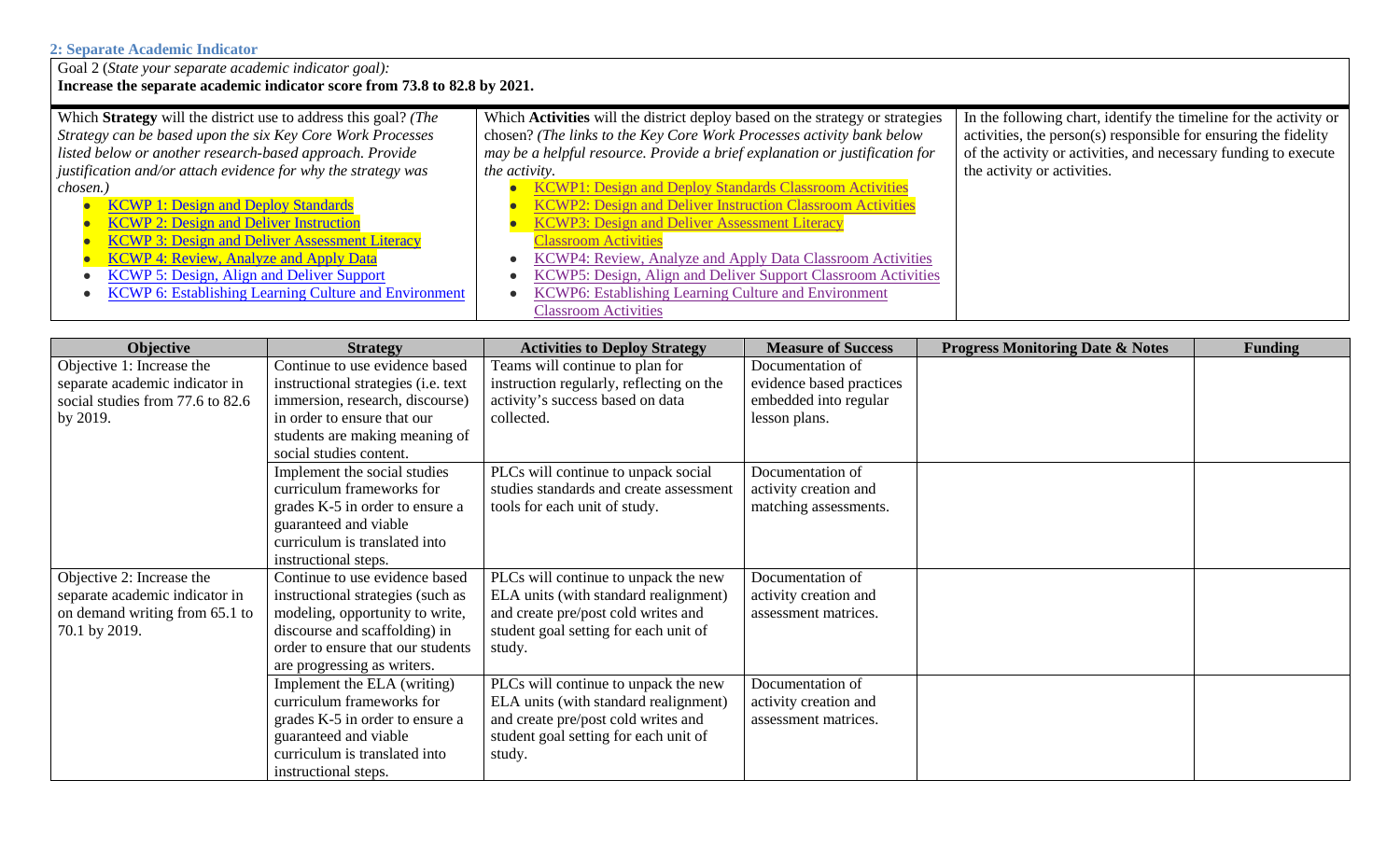| Objective | <b>Strategy</b>                  | <b>Activities to Deploy Strategy</b>                                | <b>Measure of Success</b> | <b>Progress Monitoring Date &amp; Notes</b> | <b>Funding</b> |
|-----------|----------------------------------|---------------------------------------------------------------------|---------------------------|---------------------------------------------|----------------|
|           | Continue to refine our writing   | Coaches and team members will use                                   | Continuous refinement of  |                                             |                |
|           | instruction through writing      | protocols and "data wise" questions                                 | writing development on a  |                                             |                |
|           | analysis in order to ensure that | (what does the data tell us? What does)                             | specified rubric.         |                                             |                |
|           | our instruction is targeted to   | the data not tell us? What are causes for                           |                           |                                             |                |
|           |                                  | specific students' literacy needs. celebration? What are causes for |                           |                                             |                |
|           |                                  | concern? What are next steps?) in                                   |                           |                                             |                |
|           |                                  | regular PLCs.                                                       |                           |                                             |                |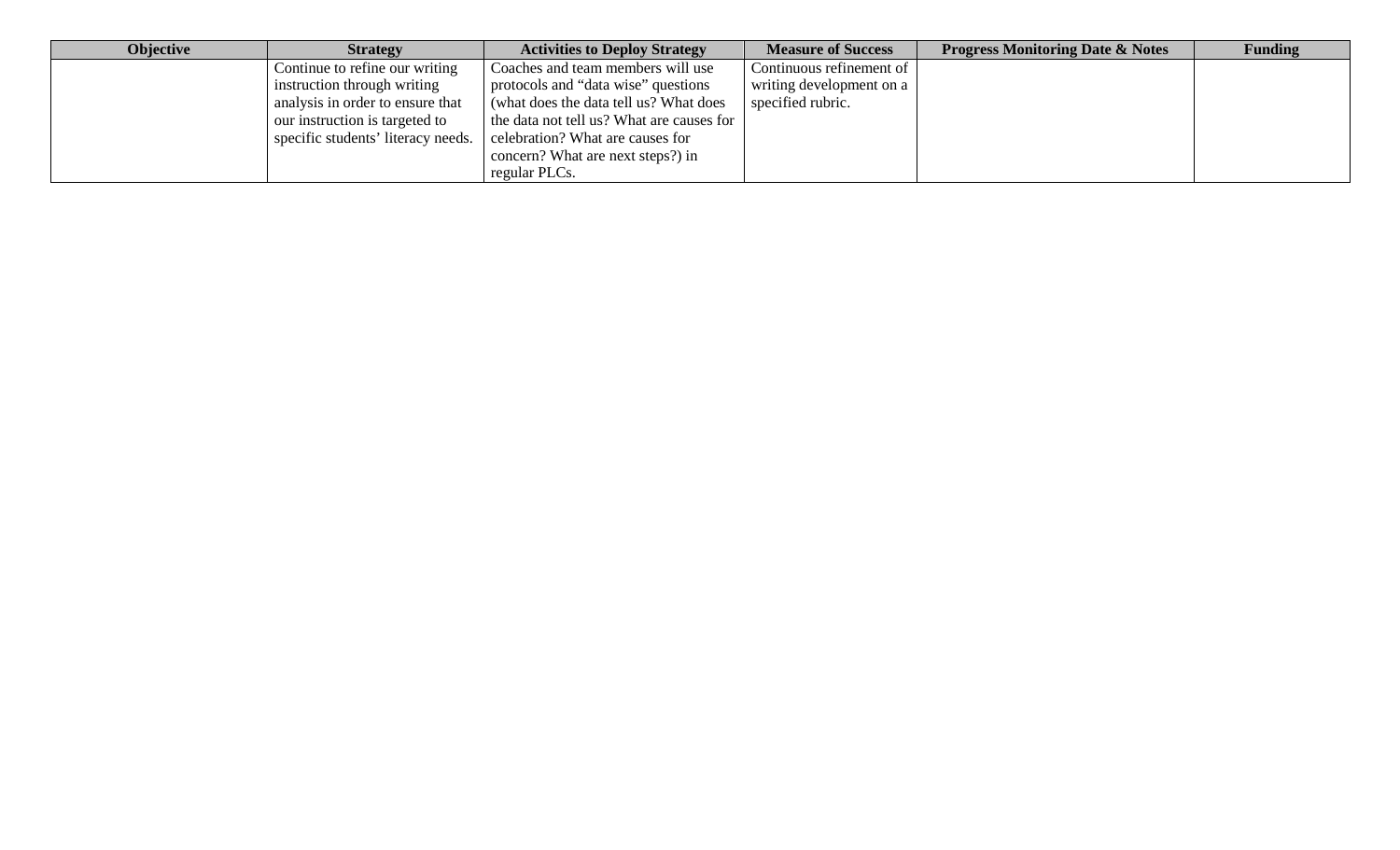## **3: Gap**

| 3: Gap                                                                                                                                                               |                                                                                      |                                                                   |  |  |  |
|----------------------------------------------------------------------------------------------------------------------------------------------------------------------|--------------------------------------------------------------------------------------|-------------------------------------------------------------------|--|--|--|
| Goal 3 (State your Gap goal): Increase the average reading proficiency ratings for all students in the non-duplicated gap group from 45.1% in 2018 to 50.1% in 2021. |                                                                                      |                                                                   |  |  |  |
|                                                                                                                                                                      |                                                                                      |                                                                   |  |  |  |
|                                                                                                                                                                      |                                                                                      |                                                                   |  |  |  |
| Which Strategy will the district use to address this goal? (The                                                                                                      | Which <b>Activities</b> will the district deploy based on the strategy or strategies | In the following chart, identify the timeline for the activity or |  |  |  |
| Strategy can be based upon the six Key Core Work Processes                                                                                                           | chosen? (The links to the Key Core Work Processes activity bank below                | activities, the person(s) responsible for ensuring the fidelity   |  |  |  |
| listed below or another research-based approach. Provide                                                                                                             | may be a helpful resource. Provide a brief explanation or justification for          | of the activity or activities, and necessary funding to execute   |  |  |  |
| justification and/or attach evidence for why the strategy was                                                                                                        | <i>the activity.</i>                                                                 | the activity or activities.                                       |  |  |  |
| chosen.)                                                                                                                                                             | <b>KCWP1: Design and Deploy Standards Classroom Activities</b>                       |                                                                   |  |  |  |
| <b>KCWP 1: Design and Deploy Standards</b>                                                                                                                           | <b>KCWP2: Design and Deliver Instruction Classroom Activities</b>                    |                                                                   |  |  |  |
| <b>KCWP 2: Design and Deliver Instruction</b>                                                                                                                        | KCWP3: Design and Deliver Assessment Literacy                                        |                                                                   |  |  |  |
| <b>KCWP 3: Design and Deliver Assessment Literacy</b>                                                                                                                | <b>Classroom Activities</b>                                                          |                                                                   |  |  |  |
| <b>KCWP 4: Review, Analyze and Apply Data</b>                                                                                                                        | <b>KCWP4: Review, Analyze and Apply Data Classroom Activities</b>                    |                                                                   |  |  |  |
| KCWP 5: Design, Align and Deliver Support                                                                                                                            | <b>KCWP5: Design, Align and Deliver Support Classroom Activities</b>                 |                                                                   |  |  |  |
| <b>KCWP 6: Establishing Learning Culture and Environment</b>                                                                                                         | KCWP6: Establishing Learning Culture and Environment                                 |                                                                   |  |  |  |
|                                                                                                                                                                      | <b>Classroom Activities</b>                                                          |                                                                   |  |  |  |

| Objective                       | <b>Strategy</b>                    | <b>Activities to Deploy Strategy</b>     | <b>Measure of Success</b> | <b>Progress Monitoring Date &amp; Notes</b> | <b>Funding</b> |
|---------------------------------|------------------------------------|------------------------------------------|---------------------------|---------------------------------------------|----------------|
| Objective 1: Increase the       | Ensure Tier I curriculum is        | Continue to expand our understanding     | Regular effective co-     |                                             |                |
| percentage of students scoring  | accessible to all students via the | and regular implementation of co-        | teaching as is evidenced  |                                             |                |
| proficient and distinguished in | co-teaching model,                 | teaching through professional            | by the co-teaching "look" |                                             |                |
| the non-duplicated gap group of | and instruction and assessments    | development and planning                 | for" document.            |                                             |                |
| students with disabilities in   | meet the intent and rigor of the   | support/feedback.                        |                           |                                             |                |
| reading from 47.4 to 52.4 by    | standards.                         |                                          |                           |                                             |                |
| 2019.                           |                                    | Utilize the "look for" document for co-  | Continual growth on the   |                                             |                |
|                                 |                                    | teaching to ascertain the effectiveness  | "look for" document by    |                                             |                |
|                                 |                                    | of our current practice.                 | all co-teachers           |                                             |                |
|                                 | Ensure that resource instruction   | Ensure that ECE teachers receive         | ECS teachers to receive   |                                             |                |
|                                 | is evidence based and              | differentiated professional learning and | specific trainings on     |                                             |                |
|                                 | differentiated based on the        | monitoring about curriculum and          | writing IEPs,             |                                             |                |
|                                 | students' needs.                   | evidence based instructional practices   | instructional best        |                                             |                |
|                                 |                                    | that can be utilized in resource or      | practice, reading         |                                             |                |
|                                 |                                    | highly structured classrooms.            | instructional strategies, |                                             |                |
|                                 |                                    |                                          | and teaching with         |                                             |                |
|                                 |                                    |                                          | poverty and trauma in     |                                             |                |
|                                 |                                    |                                          | mind.                     |                                             |                |
| Objective 2: Increase the       | Ensure Tier I curriculum is        | Continue to expand our understanding     | Continual movement of     |                                             |                |
| percentage of students scoring  | accessible to all students         | and regular implementation of            | students out of Tier II   |                                             |                |
| proficient and distinguished in | and instruction and assessments    | instructional best practices through     | interventions as          |                                             |                |
| the non-duplicated gap group    | meet the intent and rigor of the   | professional development and planning    | measured by ongoing       |                                             |                |
| from poverty in reading from    | standards.                         | support/feedback.                        | collection of common      |                                             |                |
| 36.2 to 41.2 by 2019.           | Ensure that instruction is         | Ensure that teachers receive             | formative assessment      |                                             |                |
|                                 | evidence based, and poverty,       | differentiated professional learning and | data.                     |                                             |                |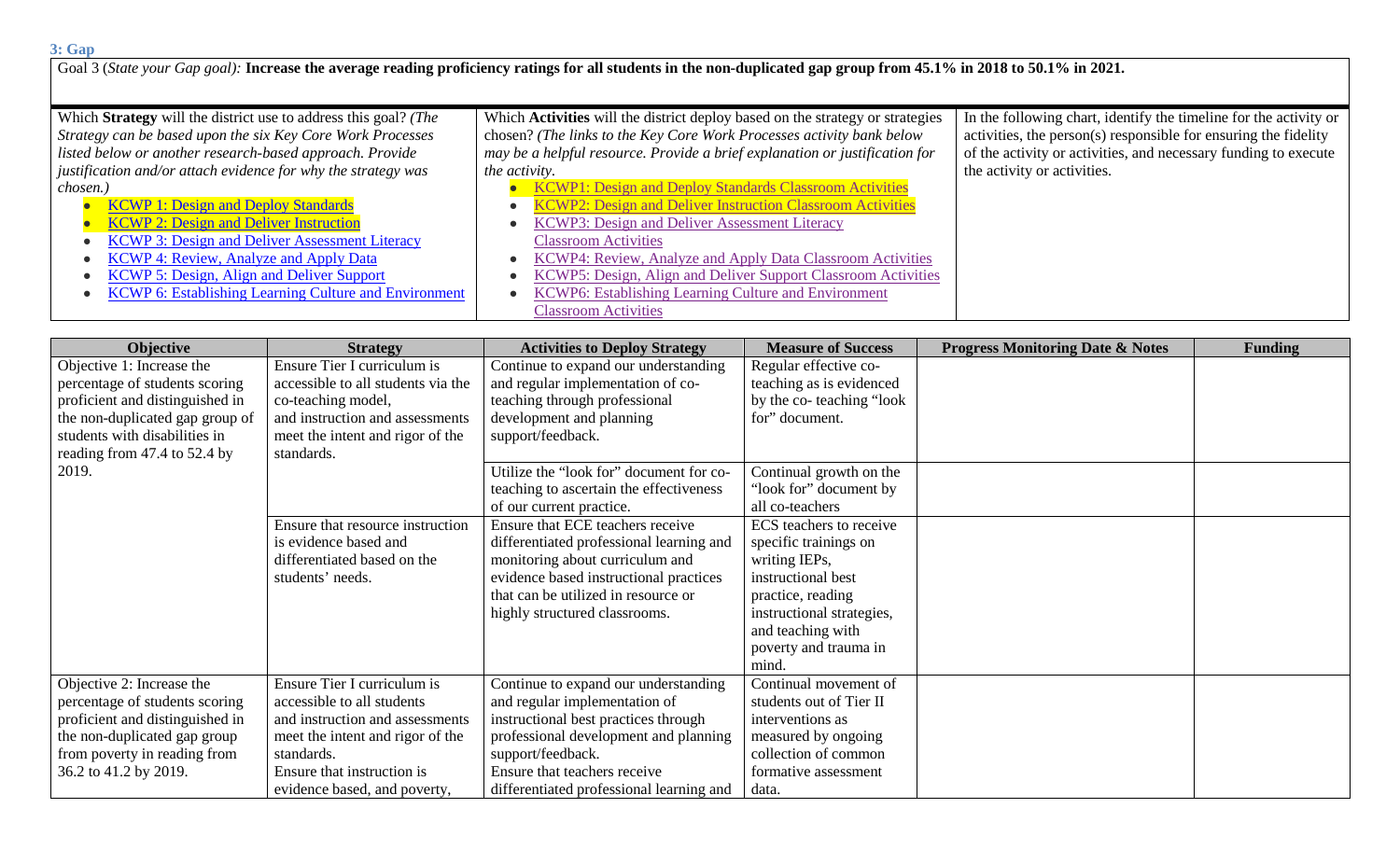| <b>Objective</b> | <b>Strategy</b>                  | <b>Activities to Deploy Strategy</b>      | <b>Measure of Success</b>  | <b>Progress Monitoring Date &amp; Notes</b> | <b>Funding</b> |
|------------------|----------------------------------|-------------------------------------------|----------------------------|---------------------------------------------|----------------|
|                  | trauma and culturally responsive | monitoring about curriculum and           | Reduction of behavioral    |                                             |                |
|                  | based on the students' needs.    | evidence based instructional practices    | disciplinaries among       |                                             |                |
|                  |                                  | that are responsive to students living in | students in poverty.       |                                             |                |
|                  |                                  | poverty.                                  |                            |                                             |                |
|                  |                                  |                                           | Increase in proficiency in |                                             |                |
|                  |                                  |                                           | regular CFA data           |                                             |                |
|                  |                                  |                                           | analysis.                  |                                             |                |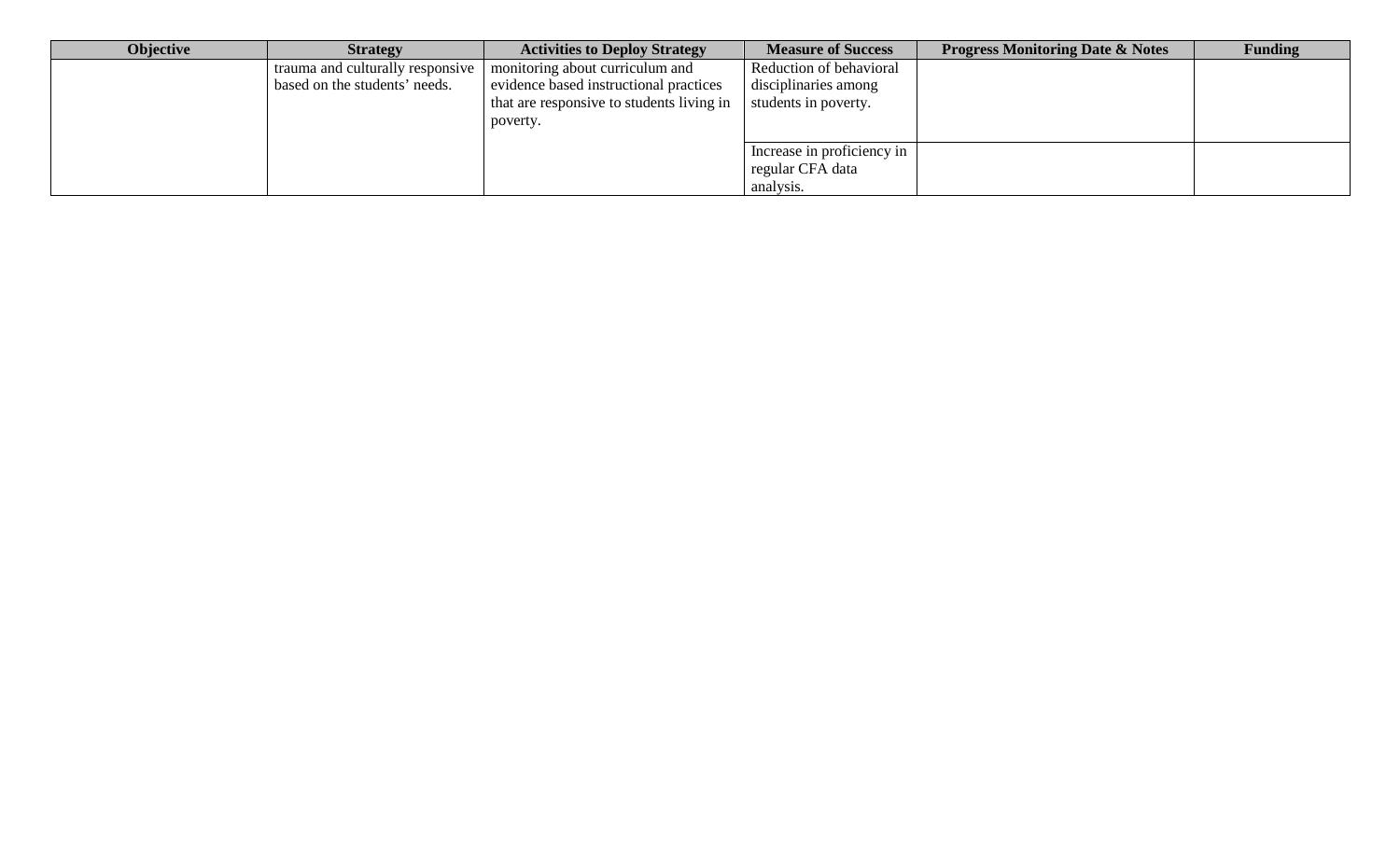| <b>4: Graduation rate</b>                                       |                                                                               |                                                                   |
|-----------------------------------------------------------------|-------------------------------------------------------------------------------|-------------------------------------------------------------------|
| Goal 4 (State your Graduation Rate goal): $N/A$                 |                                                                               |                                                                   |
| Which Strategy will the district use to address this goal? (The | Which Activities will the district deploy based on the strategy or strategies | In the following chart, identify the timeline for the activity or |
| Strategy can be based upon the six Key Core Work Processes      | chosen? (The links to the Key Core Work Processes activity bank below         | activities, the person(s) responsible for ensuring the fidelity   |
| listed below or another research-based approach. Provide        | may be a helpful resource. Provide a brief explanation or justification for   | of the activity or activities, and necessary funding to execute   |
| justification and/or attach evidence for why the strategy was   | the activity.                                                                 | the activity or activities.                                       |
| chosen.)                                                        | <b>KCWP1: Design and Deploy Standards Classroom Activities</b>                |                                                                   |
| <b>KCWP 1: Design and Deploy Standards</b>                      | KCWP2: Design and Deliver Instruction Classroom Activities                    |                                                                   |
| <b>KCWP 2: Design and Deliver Instruction</b>                   | KCWP3: Design and Deliver Assessment Literacy                                 |                                                                   |
| <b>KCWP 3: Design and Deliver Assessment Literacy</b>           | <b>Classroom Activities</b>                                                   |                                                                   |
| <b>KCWP 4: Review, Analyze and Apply Data</b>                   | <b>KCWP4: Review, Analyze and Apply Data Classroom Activities</b>             |                                                                   |
| <b>KCWP 5: Design, Align and Deliver Support</b>                | KCWP5: Design, Align and Deliver Support Classroom Activities                 |                                                                   |
| <b>KCWP 6: Establishing Learning Culture and Environment</b>    | KCWP6: Establishing Learning Culture and Environment                          |                                                                   |
|                                                                 | <b>Classroom Activities</b>                                                   |                                                                   |

| Objective   | <b>Strategy</b> | <b>Activities to Deploy Strategy</b> | <b>Measure of Success</b> | <b>Progress Monitoring Date &amp; Notes</b> | <b>Funding</b> |
|-------------|-----------------|--------------------------------------|---------------------------|---------------------------------------------|----------------|
| Objective 1 |                 |                                      |                           |                                             |                |
|             |                 |                                      |                           |                                             |                |
|             |                 |                                      |                           |                                             |                |
|             |                 |                                      |                           |                                             |                |
|             |                 |                                      |                           |                                             |                |
|             |                 |                                      |                           |                                             |                |
| Objective 2 |                 |                                      |                           |                                             |                |
|             |                 |                                      |                           |                                             |                |
|             |                 |                                      |                           |                                             |                |
|             |                 |                                      |                           |                                             |                |
|             |                 |                                      |                           |                                             |                |
|             |                 |                                      |                           |                                             |                |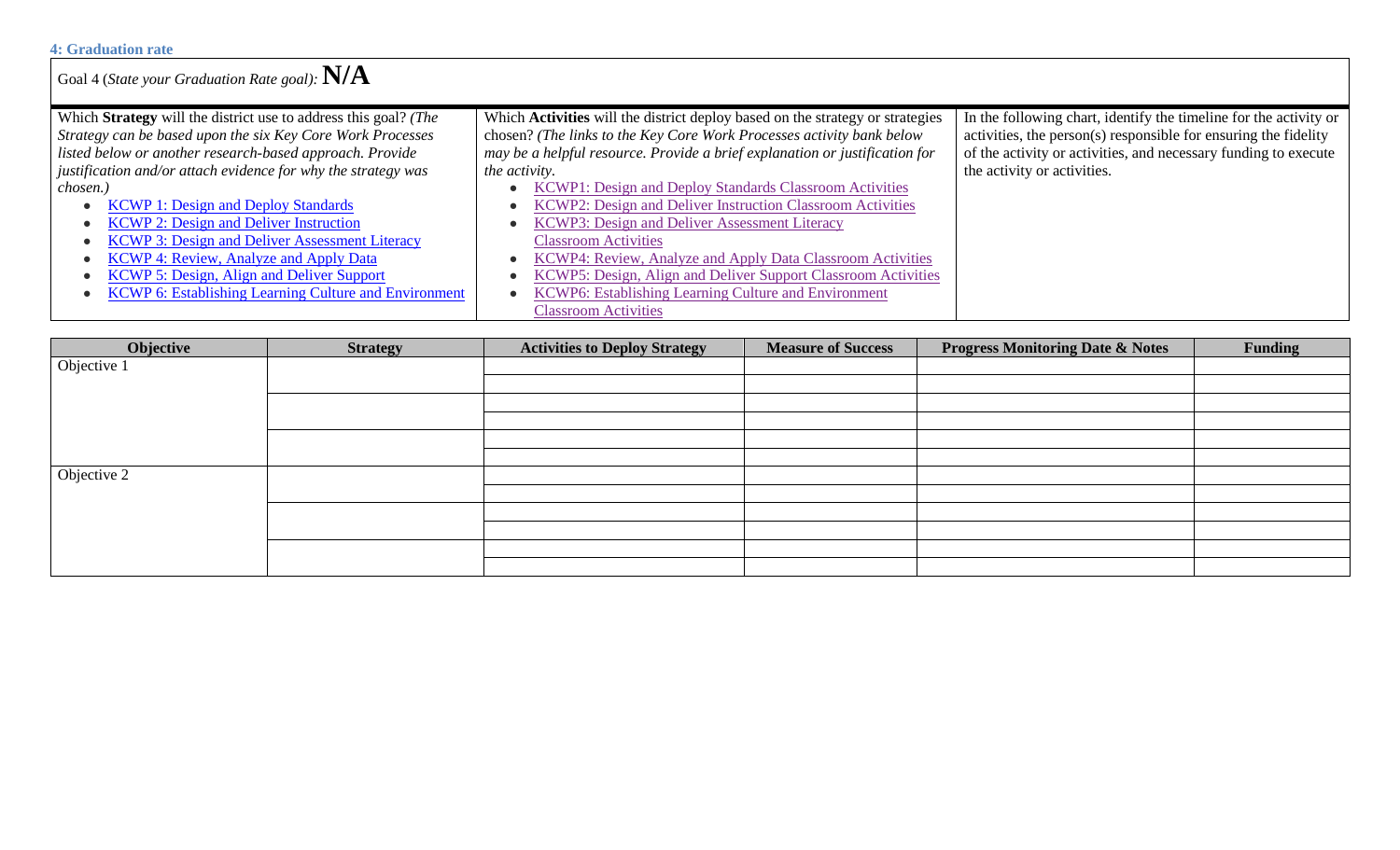## **5: Growth**

Goal 5 (*State your Growth goal*): Increase the percentage of students in "keep up" or "move up" from 64.5% in reading and math to 73.5% by 2021.

| Which Strategy will the district use to address this goal? (The | Which <b>Activities</b> will the district deploy based on the strategy or strategies | In the following chart, identify the timeline for the activity or |
|-----------------------------------------------------------------|--------------------------------------------------------------------------------------|-------------------------------------------------------------------|
| Strategy can be based upon the six Key Core Work Processes      | chosen? (The links to the Key Core Work Processes activity bank below                | activities, the person(s) responsible for ensuring the fidelity   |
| listed below or another research-based approach. Provide        | may be a helpful resource. Provide a brief explanation or justification for          | of the activity or activities, and necessary funding to execute   |
| justification and/or attach evidence for why the strategy was   | <i>the activity.</i>                                                                 | the activity or activities.                                       |
| chosen.)                                                        | <b>KCWP1: Design and Deploy Standards Classroom Activities</b>                       |                                                                   |
| <b>KCWP 1: Design and Deploy Standards</b>                      | KCWP2: Design and Deliver Instruction Classroom Activities                           |                                                                   |
| <b>KCWP 2: Design and Deliver Instruction</b>                   | KCWP3: Design and Deliver Assessment Literacy                                        |                                                                   |
| <b>KCWP 3: Design and Deliver Assessment Literacy</b>           | <b>Classroom Activities</b>                                                          |                                                                   |
| <b>KCWP 4: Review, Analyze and Apply Data</b>                   | <b>KCWP4: Review, Analyze and Apply Data Classroom Activities</b>                    |                                                                   |
| <b>KCWP 5: Design, Align and Deliver Support</b>                | KCWP5: Design, Align and Deliver Support Classroom Activities                        |                                                                   |
| <b>KCWP 6: Establishing Learning Culture and Environment</b>    | KCWP6: Establishing Learning Culture and Environment                                 |                                                                   |
|                                                                 | <b>Classroom Activities</b>                                                          |                                                                   |

| <b>Objective</b>                | <b>Strategy</b>                   | <b>Activities to Deploy Strategy</b>     | <b>Measure of Success</b> | <b>Progress Monitoring Date &amp; Notes</b> | <b>Funding</b> |
|---------------------------------|-----------------------------------|------------------------------------------|---------------------------|---------------------------------------------|----------------|
| Objective 1: Increase the       | Ensure Tier I curriculum is       | Continue to expand our understanding     | Continual movement of     |                                             |                |
| percentage of students in "keep | accessible to all students        | and regular implementation of            | students out of Tier II   |                                             |                |
| up" or "move up" in reading     | and instruction and assessments   | instructional best practices through     | interventions as          |                                             |                |
| from 66% to 71% by 2019.        | meet the intent and rigor of the  | professional development and planning    | measured by ongoing       |                                             |                |
|                                 | standards.                        | support/feedback.                        | collection of common      |                                             |                |
|                                 |                                   |                                          | formative assessment      |                                             |                |
|                                 |                                   |                                          | data.                     |                                             |                |
|                                 | Continue to use evidence based    | Teams will continue to plan for          | Documentation of          |                                             |                |
|                                 | instructional strategies (such as | instruction regularly, reflecting on the | evidence based practices  |                                             |                |
|                                 | modeling, opportunity to write,   | activity's success based on data         | embedded into regular     |                                             |                |
|                                 | discourse and scaffolding) in     | collected.                               | lesson plans.             |                                             |                |
|                                 | order to ensure that our students |                                          |                           |                                             |                |
|                                 | are making meaning of ELA         |                                          |                           |                                             |                |
|                                 | content.                          |                                          |                           |                                             |                |
|                                 | Continue to refine our Tier II    | Continue to enact and refine a protocol  | Continual movement of     |                                             |                |
|                                 | intervention system (WIN) in      | and monitoring/documentation tool for    | students out of Tier II   |                                             |                |
|                                 | order to ensure that our groups   | tiered ELA interventions.                | interventions as          |                                             |                |
|                                 | are flexible and targeted to      |                                          | measured by ongoing       |                                             |                |
|                                 | specific students' reading and    |                                          | collection of common      |                                             |                |
|                                 | writing needs.                    |                                          | formative assessment      |                                             |                |
|                                 |                                   |                                          | data.                     |                                             |                |
|                                 | Continue to offer extensions in   | Develop a protocol and                   | Continuous student        |                                             |                |
|                                 | ELA standards in order to         | monitoring/documentation tool for        | mastery of advanced       |                                             |                |
|                                 | ensure that our distinguished     | extension implementation.                | ELA standards and         |                                             |                |
|                                 | students are being challenged.    |                                          | complex text.             |                                             |                |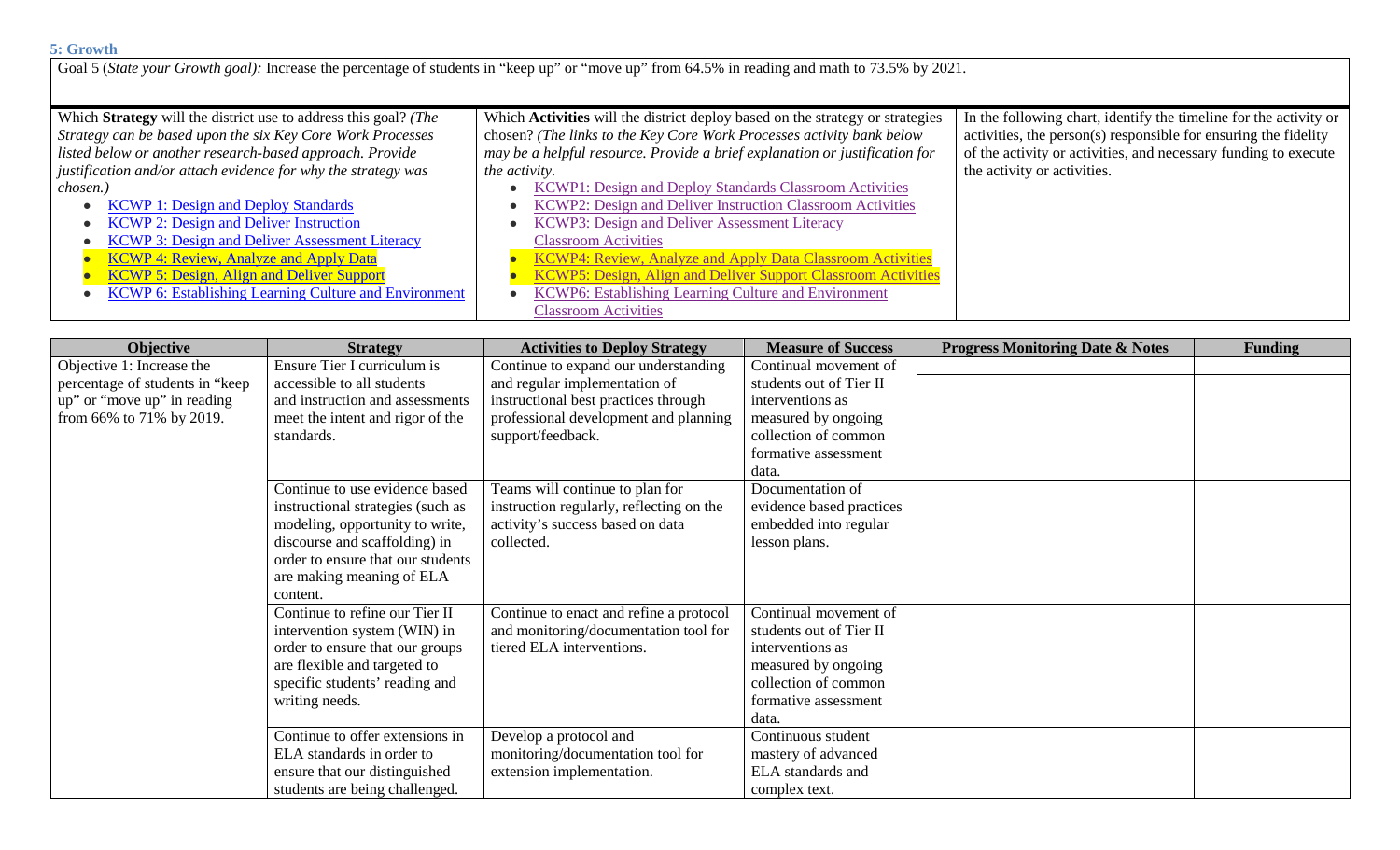| <b>Objective</b>                | <b>Strategy</b>                   | <b>Activities to Deploy Strategy</b>      | <b>Measure of Success</b> | <b>Progress Monitoring Date &amp; Notes</b> | <b>Funding</b> |
|---------------------------------|-----------------------------------|-------------------------------------------|---------------------------|---------------------------------------------|----------------|
|                                 |                                   | Coaches to use "data wise" questions      | Continuous refinement of  |                                             |                |
|                                 |                                   | (what does the data tell us? What does    | extension ELA             |                                             |                |
|                                 |                                   | the data not tell us? What are causes for | implementation.           |                                             |                |
|                                 |                                   | celebration? What are causes for          |                           |                                             |                |
|                                 |                                   | concern? What are next steps?) in         |                           |                                             |                |
|                                 |                                   | regular PLCs.                             |                           |                                             |                |
| Objective 2: Increase the       | Ensure Tier I curriculum is       | Continue to expand our understanding      | Continual movement of     |                                             |                |
| percentage of students in "keep | accessible to all students        | and regular implementation of             | students out of Tier II   |                                             |                |
| up" or "move up" in math from   | and instruction and assessments   | instructional best practices through      | interventions as          |                                             |                |
| 63% to 68% by 2019.             | meet the intent and rigor of the  | professional development and planning     | measured by ongoing       |                                             |                |
|                                 | standards.                        | support/feedback.                         | collection of common      |                                             |                |
|                                 |                                   |                                           | formative assessment      |                                             |                |
|                                 |                                   |                                           | data.                     |                                             |                |
|                                 | Continue to use evidence based    | Teams will continue to plan for           | Documentation of          |                                             |                |
|                                 | instructional strategies (such as | instruction regularly, reflecting on the  | evidence based practices  |                                             |                |
|                                 | modeling, opportunity to write,   | activity's success based on data          | embedded into regular     |                                             |                |
|                                 | discourse and scaffolding) in     | collected.                                | lesson plans.             |                                             |                |
|                                 | order to ensure that our students |                                           |                           |                                             |                |
|                                 | are making meaning of math        |                                           |                           |                                             |                |
|                                 | content.                          |                                           |                           |                                             |                |
|                                 | Continue to refine our Tier II    | Continue to enact and refine a protocol   | Continual movement of     |                                             |                |
|                                 | intervention system (WIN) in      | and monitoring/documentation tool for     | students out of Tier II   |                                             |                |
|                                 | order to ensure that our groups   | tiered math interventions.                | interventions as          |                                             |                |
|                                 | are flexible and targeted to      |                                           | measured by ongoing       |                                             |                |
|                                 | specific students' reading and    |                                           | collection of common      |                                             |                |
|                                 | writing needs.                    |                                           | formative assessment      |                                             |                |
|                                 |                                   |                                           | data.                     |                                             |                |
|                                 | Continue to offer extensions in   | Develop a protocol and                    | Continual student         |                                             |                |
|                                 | math standards in order to        | monitoring/documentation tool for         | mastery of advanced       |                                             |                |
|                                 | ensure that our distinguished     | extension implementation.                 | math standards and        |                                             |                |
|                                 | students are being challenged.    |                                           | complex text.             |                                             |                |
|                                 |                                   | Coaches to use "data wise" questions      | Continual refinement of   |                                             |                |
|                                 |                                   | (what does the data tell us? What does    | extension math            |                                             |                |
|                                 |                                   | the data not tell us? What are causes for | implementation.           |                                             |                |
|                                 |                                   | celebration? What are causes for          |                           |                                             |                |
|                                 |                                   | concern? What are next steps?) in         |                           |                                             |                |
|                                 |                                   | regular PLCs.                             |                           |                                             |                |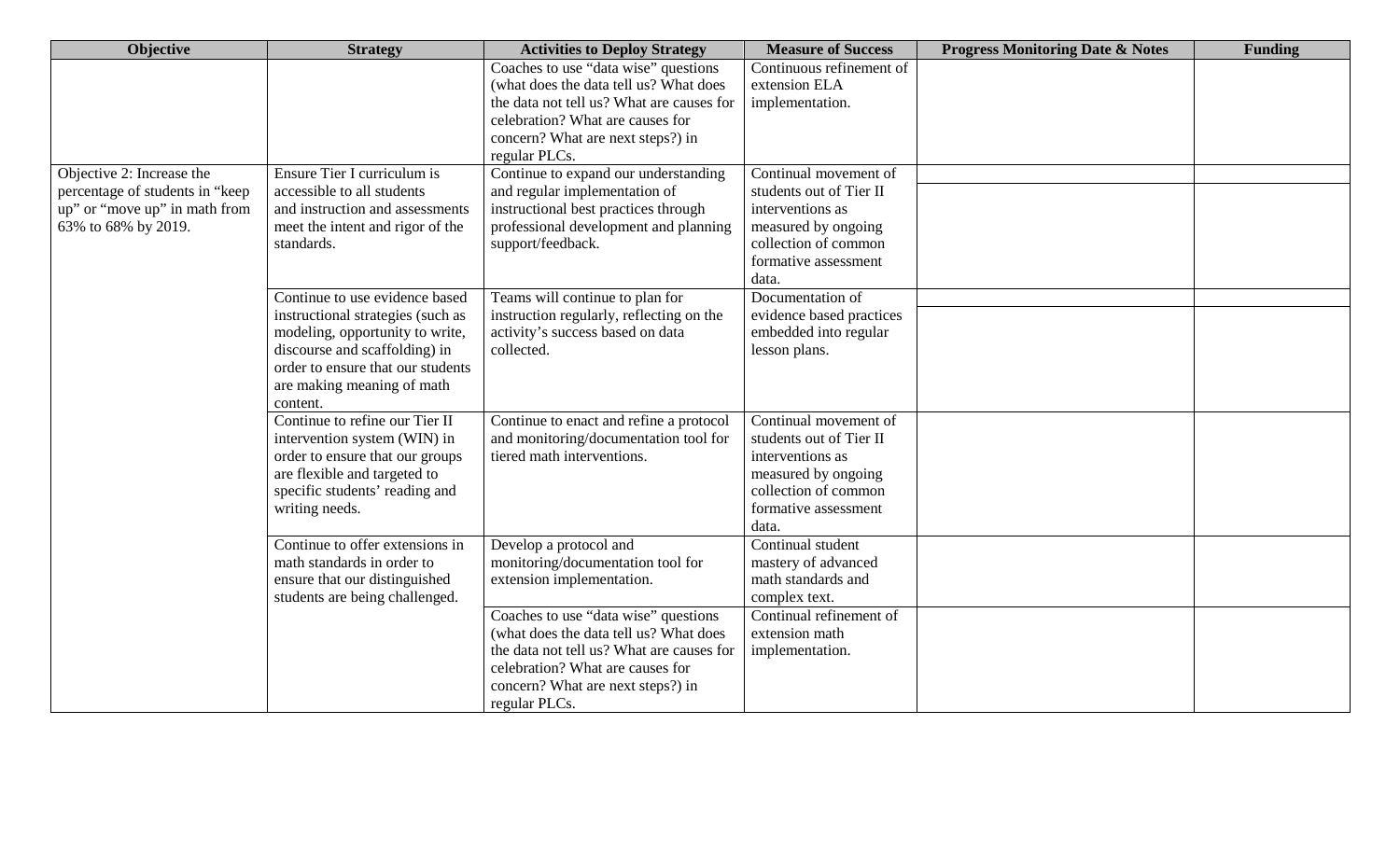## **6: Transition Readiness**

Goal 6 (*State your Transition Readiness goal*): Increase the combined reading and math proficiency amongst 5<sup>th</sup> grade students as measured by KPREP from 65.6 to 74.6 by 2021.

| Which Strategy will the district use to address this goal? (The | Which Activities will the district deploy based on the strategy or strategies | In the following chart, identify the timeline for the activity or |
|-----------------------------------------------------------------|-------------------------------------------------------------------------------|-------------------------------------------------------------------|
| Strategy can be based upon the six Key Core Work Processes      | chosen? (The links to the Key Core Work Processes activity bank below         | activities, the person(s) responsible for ensuring the fidelity   |
| listed below or another research-based approach. Provide        | may be a helpful resource. Provide a brief explanation or justification for   | of the activity or activities, and necessary funding to execute   |
| justification and/or attach evidence for why the strategy was   | <i>the activity.</i>                                                          | the activity or activities.                                       |
| chosen.)                                                        | <b>KCWP1: Design and Deploy Standards Classroom Activities</b>                |                                                                   |
| <b>KCWP 1: Design and Deploy Standards</b>                      | <b>KCWP2: Design and Deliver Instruction Classroom Activities</b>             |                                                                   |
| <b>KCWP 2: Design and Deliver Instruction</b>                   | KCWP3: Design and Deliver Assessment Literacy                                 |                                                                   |
| <b>KCWP 3: Design and Deliver Assessment Literacy</b>           | <b>Classroom Activities</b>                                                   |                                                                   |
| <b>KCWP 4: Review, Analyze and Apply Data</b>                   | <b>KCWP4: Review, Analyze and Apply Data Classroom Activities</b>             |                                                                   |
| <b>KCWP 5: Design, Align and Deliver Support</b>                | KCWP5: Design, Align and Deliver Support Classroom Activities                 |                                                                   |
| <b>KCWP 6: Establishing Learning Culture and Environment</b>    | KCWP6: Establishing Learning Culture and Environment                          |                                                                   |
|                                                                 | <b>Classroom Activities</b>                                                   |                                                                   |

| <b>Objective</b>               | <b>Strategy</b>                   | <b>Activities to Deploy Strategy</b>     | <b>Measure of Success</b> | <b>Progress Monitoring Date &amp; Notes</b> | <b>Funding</b> |
|--------------------------------|-----------------------------------|------------------------------------------|---------------------------|---------------------------------------------|----------------|
| Objective 1: Increase the math | Ensure Tier I curriculum is       | Continue to expand our understanding     | Continual movement of     |                                             |                |
| proficiency amongst 5th grade  | accessible to all students        | and regular implementation of            | students out of Tier II   |                                             |                |
| students as measured by KPREP  | and instruction and assessments   | instructional best practices through     | interventions as          |                                             |                |
| from 66.7 to 71.7.             | meet the intent and rigor of the  | professional development and planning    | measured by ongoing       |                                             |                |
|                                | standards.                        | support/feedback.                        | collection of common      |                                             |                |
|                                |                                   |                                          | formative assessment      |                                             |                |
|                                |                                   |                                          | data.                     |                                             |                |
|                                | Continue to use evidence based    | Teams will continue to plan for          | Documentation of          |                                             |                |
|                                | instructional strategies (such as | instruction regularly, reflecting on the | evidence based practices  |                                             |                |
|                                | modeling, opportunity to write,   | activity's success based on data         | embedded into regular     |                                             |                |
|                                | discourse and scaffolding) in     | collected.                               | lesson plans.             |                                             |                |
|                                | order to ensure that our students |                                          |                           |                                             |                |
|                                | are making meaning of math        |                                          |                           |                                             |                |
|                                | content.                          |                                          |                           |                                             |                |
|                                | Continue to refine our Tier II    | Continue to enact and refine a protocol  | Continual movement of     |                                             |                |
|                                | intervention system (WIN) in      | and monitoring/documentation tool for    | students out of Tier II   |                                             |                |
|                                | order to ensure that our groups   | tiered math interventions.               | interventions as          |                                             |                |
|                                | are flexible and targeted to      |                                          | measured by ongoing       |                                             |                |
|                                | specific students' reading and    |                                          | collection of common      |                                             |                |
|                                | writing needs.                    |                                          | formative assessment      |                                             |                |
|                                | Continue to offer extensions in   |                                          | data.                     |                                             |                |
|                                | math standards in order to        | Develop a protocol and                   | Continual student         |                                             |                |
|                                | ensure that our distinguished     | monitoring/documentation tool for        | mastery of advanced       |                                             |                |
|                                | students are being challenged.    | extension implementation.                | math standards and        |                                             |                |
|                                |                                   |                                          | complex text.             |                                             |                |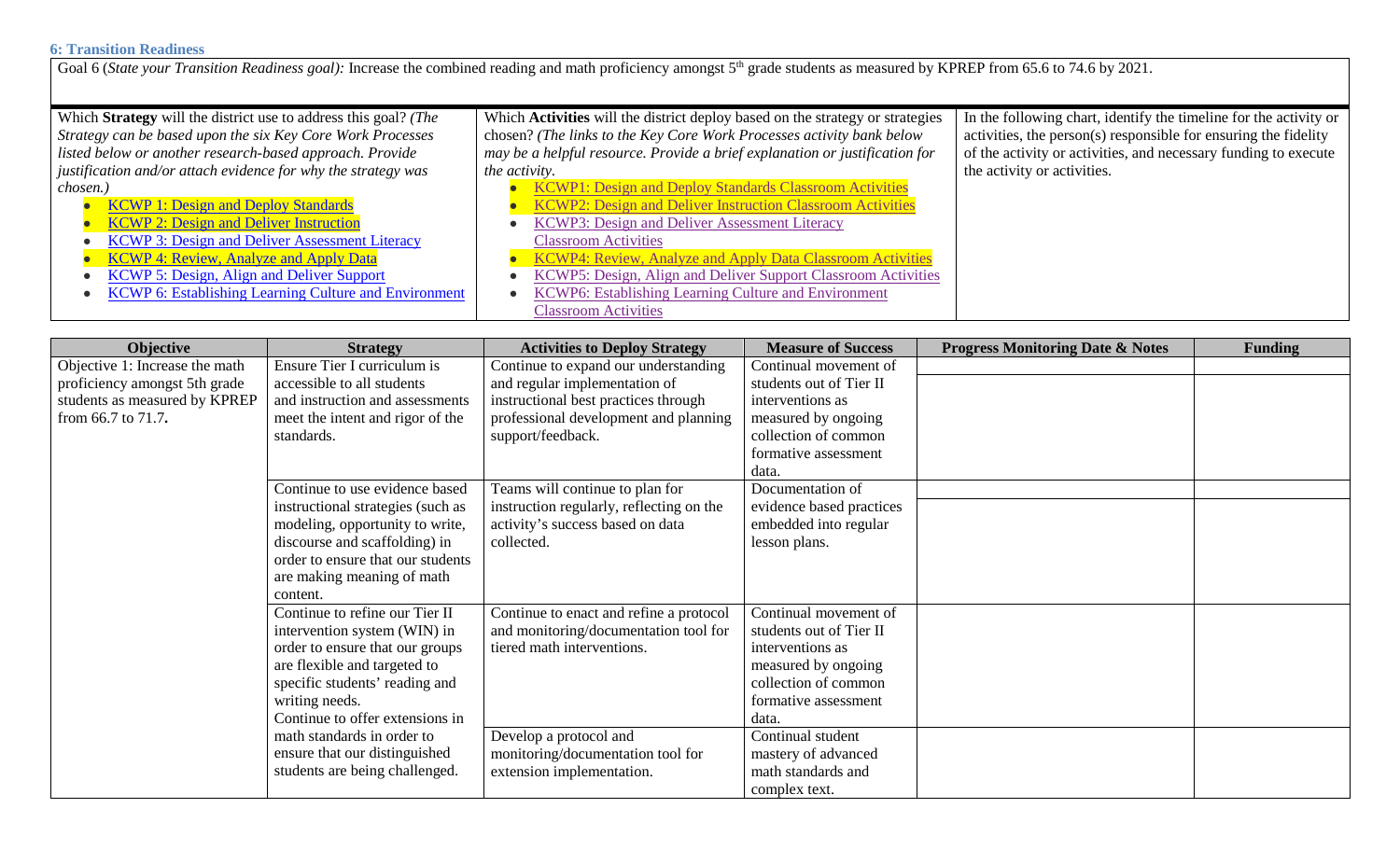| Objective                                                                                                                 | <b>Strategy</b>                                                                                                                                                                                                       | <b>Activities to Deploy Strategy</b>                                                                                                                                                                                  | <b>Measure of Success</b>                                                                                                                            | <b>Progress Monitoring Date &amp; Notes</b> | <b>Funding</b> |
|---------------------------------------------------------------------------------------------------------------------------|-----------------------------------------------------------------------------------------------------------------------------------------------------------------------------------------------------------------------|-----------------------------------------------------------------------------------------------------------------------------------------------------------------------------------------------------------------------|------------------------------------------------------------------------------------------------------------------------------------------------------|---------------------------------------------|----------------|
|                                                                                                                           |                                                                                                                                                                                                                       | Coaches to use "data wise" questions<br>(what does the data tell us? What does<br>the data not tell us? What are causes for<br>celebration? What are causes for<br>concern? What are next steps?) in<br>regular PLCs. | Continual refinement of<br>extension math<br>implementation.                                                                                         |                                             |                |
| Objective 2: Increase the<br>reading proficiency amongst 5th<br>grade students as measured by<br>KPREP from 64.4 to 69.4. | Ensure Tier I curriculum is<br>accessible to all students<br>and instruction and assessments<br>meet the intent and rigor of the<br>standards.                                                                        | Continue to expand our understanding<br>and regular implementation of<br>instructional best practices through<br>professional development and planning<br>support/feedback.                                           | Continual movement of<br>students out of Tier II<br>interventions as<br>measured by ongoing<br>collection of common<br>formative assessment<br>data. |                                             |                |
|                                                                                                                           | Continue to use evidence based<br>instructional strategies (such as<br>modeling, opportunity to write,<br>discourse and scaffolding) in<br>order to ensure that our students<br>are making meaning of ELA<br>content. | Teams will continue to plan for<br>instruction regularly, reflecting on the<br>activity's success based on data<br>collected.                                                                                         | Documentation of<br>evidence based practices<br>embedded into regular<br>lesson plans.                                                               |                                             |                |
|                                                                                                                           | Continue to refine our Tier II<br>intervention system (WIN) in<br>order to ensure that our groups<br>are flexible and targeted to<br>specific students' reading and<br>writing needs.                                 | Continue to enact and refine a protocol<br>and monitoring/documentation tool for<br>tiered ELA interventions.                                                                                                         | Continual movement of<br>students out of Tier II<br>interventions as<br>measured by ongoing<br>collection of common<br>formative assessment<br>data. |                                             |                |
|                                                                                                                           | Continue to offer extensions in<br>ELA standards in order to<br>ensure that our distinguished<br>students are being challenged.                                                                                       | Develop a protocol and<br>monitoring/documentation tool for<br>extension implementation.                                                                                                                              | Continuous student<br>mastery of advanced<br>ELA standards and<br>complex text.                                                                      |                                             |                |
|                                                                                                                           |                                                                                                                                                                                                                       | Coaches to use "data wise" questions<br>(what does the data tell us? What does<br>the data not tell us? What are causes for<br>celebration? What are causes for<br>concern? What are next steps?) in<br>regular PLCs. | Continuous refinement of<br>extension ELA<br>implementation.                                                                                         |                                             |                |